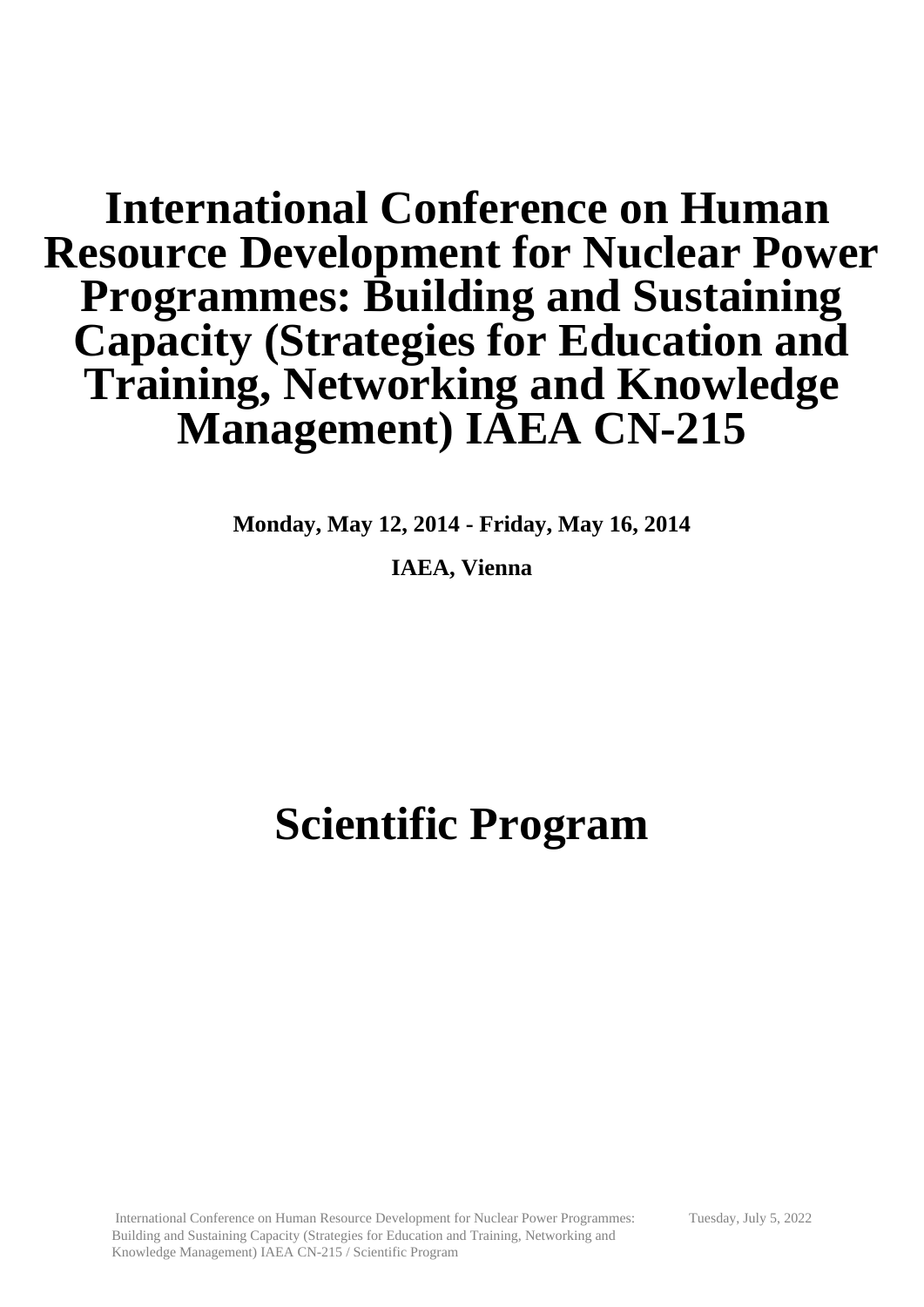International Conference on Human Resource Development for Nuclear Power Programmes: Building and Sustaining Capacity (Strategies for Education and Training, Networking and Knowledge Management) IAEA CN-215 / Scientific Program

<div style="text-align: justify;"> **OBJECTIVES**

The objectives of the conference are to:</div>

Review developments in the global status of HRD since the 2010 international conference;

Emphasize the role of human resources and capacity building programmes at the national and organizational level for achieving safe, secure and sustainable nuclear power programmes;

Discuss the importance of building competence in nuclear safety and security;

Provide a forum for information exchange on national, as well as international, policies and practices;

Share key elements and best practices related to the experience of Member States that are introducing, operating or expanding nuclear power programmes;

Highlight the practices and issues regarding HRD at the organizational and national level;

Highlight education and training programmes and practices;

Emphasize the role of nuclear knowledge management for knowledge transfer and HRD; and

Elaborate on the role and scope of various knowledge networks. <div style="text-align: justify;"> **FORMATS AND TOPICS**

A preliminary programme will be made available on the conference web page well in advance of the conference. The final programme and the Book of Contributed Papers will be available upon registration at the conference.

The conference will consist of an opening plenary session, five topic-specific sessions, and a closing plenary session.

To meet the conference's objectives, each topical session will have the following format:</div>

Presentations by invited keynote speakers;

A set of presentations that supplement specific areas within the topical session and stimulate discussion among conference participants; and

A set of interactive presentations that present state-of-the-art information and knowledge in the subject area.

## **Session 1: Human Resources and Capacity Building**

This session will cover the following topics:

- Global demand for and supply of human resources for the establishment and management of nuclear power programmes; - Feedback from relevant surveys carried out by the IAEA and other